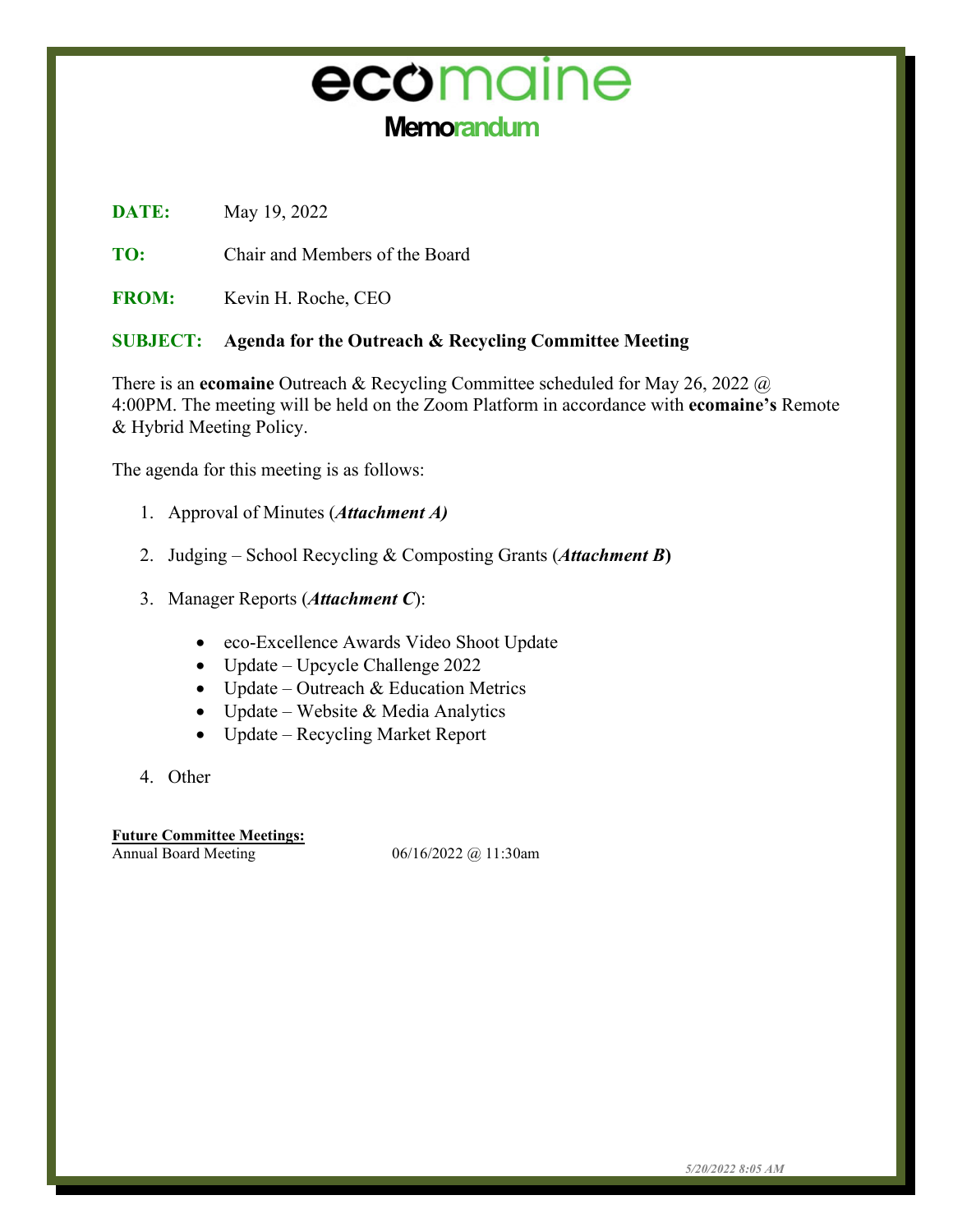# **Memorandum** ecomaine Attachment A

**DATE:** April 14, 2022

**TO:** Chair and Members of the Board

**FROM:** Kevin H. Roche, CEO

#### **SUBJECT: Outreach & Recycling Committee Minutes – April 14, 2022**

The **ecomaine** Outreach & Recycling Committee met April 14 via Zoom. The meeting was called to order at 4:03 p.m. by Caleb Hemphill, Chairman.

- 1. Approval of Minutes
	- Linda Boudreau moved to approve November minutes, Caleb Hemphill seconded. Motion was approved with Linda Cohen and David Durrell abstaining.
- 2. Judging the 2022 Upcycle Challenge the Committee approved finalists as follows:
	- Aurora Milton, Cape Elizabeth High School: an Upcycled Pair of Street Style Trousers made from an old curtain and old clothing
	- Aria Pines & Casco Bay High School: Waste to Art Intensive 'Everlasting' (made from extruded plastic waste with artist Kim Bernard)
	- RSU #13 (Rockland) Afterschool Program with The Landing Place: One-of-a-Kind Aprons from old Jeans

Finalists will be voted on by the public (online) through Earth Day (April 22)

- 3. Manager's Report: Staff provided updates on the following:
	- eco-Excellence Awards Video Shoot & Presentation planned for the Annual Meeting in June
	- 2022-23 School Recycling Grants (Deadline of May 16)
	- Outreach & Education Metrics
	- Website & Media Analytics
	- Recycling Market Report

David Durrell made the motion to adjourn at 4:40 p.m. Troy Moon seconded. All approved.

**Attendees:** Caleb Hemphill, Rob Wood, Linda Boudreau, Troy Moon, David Durrell, Linda Cohen

**Staff:** Matt Grondin, Katrina Vehuizen, Alex Miller, Nate Cronauer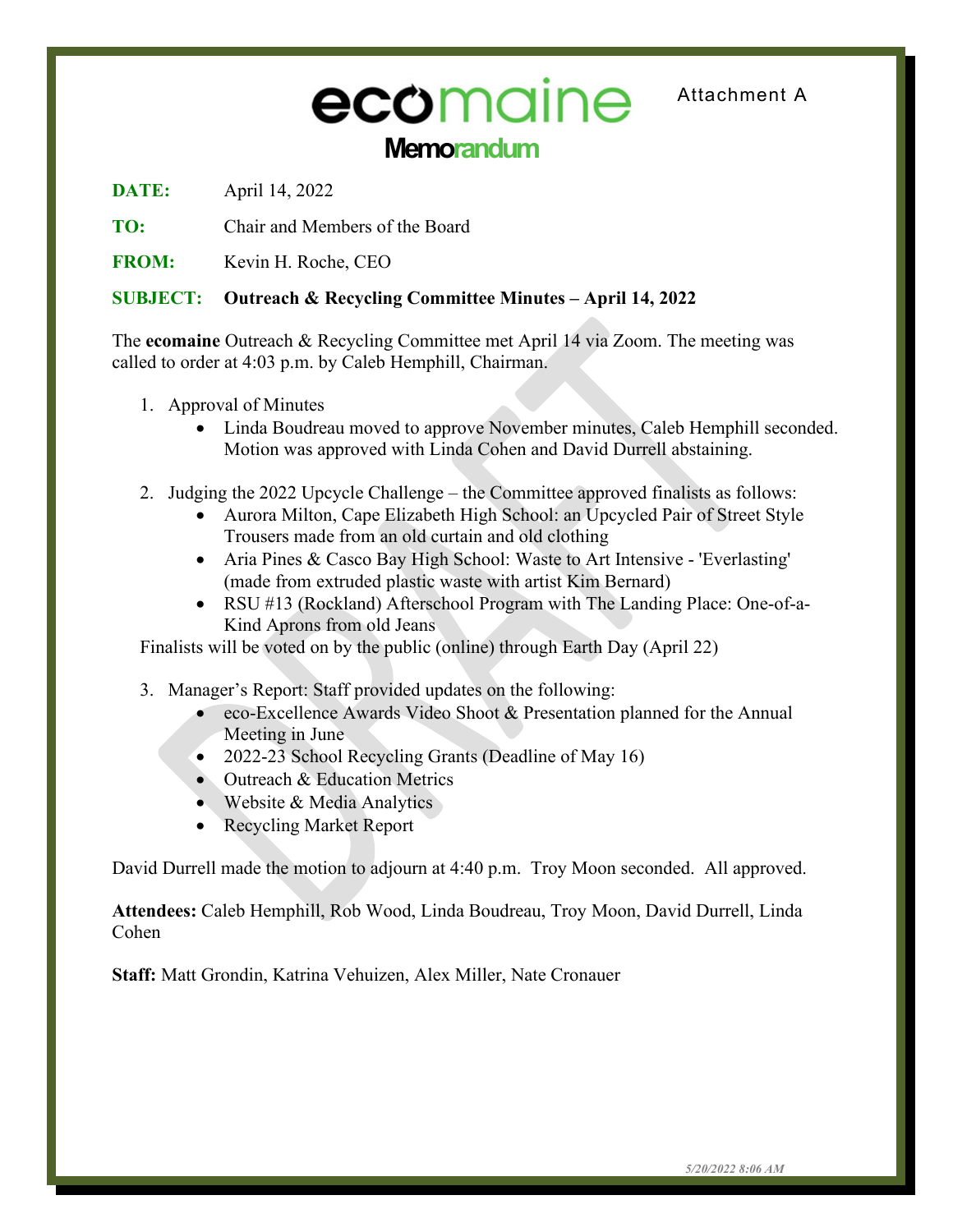## Attachment B

| <b>Name of Educational</b><br>Institution                 | Name of<br>ecomaine<br>Community                                                                            | <b>Previous</b><br>Grant?                                                                                                               | Program Objectives, Topic, and Materials                                                                                                                                                                                                                                                                                                                                                                                                                                                                                                                          | Amount<br><b>Requested</b>                                   | <b>Measurements/Deliverables</b>                                                                                                                                                                                                                                                                                                                                                                                                                                  | <b>Ongoing Benefits After Grant Period Ends</b>                                                                                                                                                                                                                                                                                                                       |
|-----------------------------------------------------------|-------------------------------------------------------------------------------------------------------------|-----------------------------------------------------------------------------------------------------------------------------------------|-------------------------------------------------------------------------------------------------------------------------------------------------------------------------------------------------------------------------------------------------------------------------------------------------------------------------------------------------------------------------------------------------------------------------------------------------------------------------------------------------------------------------------------------------------------------|--------------------------------------------------------------|-------------------------------------------------------------------------------------------------------------------------------------------------------------------------------------------------------------------------------------------------------------------------------------------------------------------------------------------------------------------------------------------------------------------------------------------------------------------|-----------------------------------------------------------------------------------------------------------------------------------------------------------------------------------------------------------------------------------------------------------------------------------------------------------------------------------------------------------------------|
| Lyseth Elementary<br>School                               | Portland                                                                                                    | No                                                                                                                                      | Composting education - worms for vermicomposting, living<br>composter, "Greening Day" presentation from WormMainea,<br>worm composting books for classroom.                                                                                                                                                                                                                                                                                                                                                                                                       | \$245                                                        | Monitor the project monthly for the first year,<br>conducting worm population counts in our classroom<br>bin and in our raised beds samples. We will also use<br>anecdotal evidence from teachers and garden<br>volunteers to try to determine if our gardens seem<br>healthy.                                                                                                                                                                                    | The worms will be a self sustaining population<br>(hopefully!) and we will not need to buy more worms.<br>Food scraps will always be a part of the school<br>experience. And our garden beds are going to be new in<br>2022, and will last at least ten years.                                                                                                        |
| Westbrook Middle<br>School                                | Westbrook                                                                                                   | No                                                                                                                                      | 8th graders will lead the charge in educating students in addition<br>to being the data collectors. They will collect, sort and weigh<br>recycling, compiling data sheets to keep track of classroom's<br>contributions. This data will be used to encourage students, with<br>reusable shopping bags and water bottles as prizes, for<br>participating in the challenge. Material funded requested:<br>Surface Mount Bottle Filler, digital scale, dolly, gloves, recycling<br>bins, clynk bags, composting bins, water bottles, casella<br>composting training. | \$1,957 (without<br>compost) \$2,957<br>(with<br>composting) | Students will help sort and weigh each classrooms'<br>recycling contributions. These will be totaled and<br>shared with the school community on a weekly basis.<br>We will also compare a week of trash collected<br>weight prior to our recycling program in comparison<br>to a week of trash collected during the recycling<br>program.                                                                                                                         | Our School has already committed to paying our waste<br>management company for recyling collection. With the<br>bins, reusable waterbottle station, and continued school<br>momentum, we will be able to continue our program for<br>years to come. Money collected for cylnk cans will be<br>held to contribute to the cost of continuing our<br>composting program. |
| <b>Fiddlehead Center for</b><br>the Arts -<br>Scarborough | Scarborough                                                                                                 | No                                                                                                                                      | We would like to purchase a compost tumbler and worm bin to<br>educate children about how to make the most out of our food<br>waste. Requesting a compost tumbler with cart to wheel to<br>garden, a worm bin and guide, staff training and time, 25 pair of<br>garden gloves in various kids sizing, 15 garden spades,<br>additional resource guides for library.                                                                                                                                                                                                | \$1.129                                                      | Currently have no composting on site. Will measure<br>food waste before and after.                                                                                                                                                                                                                                                                                                                                                                                | We plan to implement this project with the grant monies<br>from ecomaine for the 2022-23 academic year and hope<br>that it lays a framework that can sustain for years to<br>come. If awarded, we will have everything we need to<br>keep it going.                                                                                                                   |
| The Ecology Learning Union (2), and<br>Center             | N/A - located in<br>Unity, but serves<br>students in Liberty<br>$(5)$ , Swanville $(2)$ ,<br>Waterville (1) | No                                                                                                                                      | Waste Sorting & Collection System Infrastructure: Requesting<br>grant funds for waste collection & sorting bins, standardized<br>stickers for all waste & compost collection bins, staff time.<br>Root Cellar (monitoring food freshness)/ Cold Food Storage:<br>Building materials, staff time.<br>Farm Fresh Goods:<br>Beans, oats, cornmeal, and rice. Bulk order of carrots, squash,<br>beets, potatoes. Bulk order of greens, herbs. Farmer stipend and<br>staff time.                                                                                       | \$5,000                                                      | Recorded student-monitored waste sorting &<br>collection data. Students assigned to our 'root cellar'<br>will monitor food rotting and continually research best<br>practices for food storage to ensure that we are<br>utilizing all of the local produce we can. In the Spring<br>of 2023, students will interpret and process our<br>Academic Year data to provide our community with<br>greater understanding of what we are doing and what<br>impact it has. | The Ecology Learning Center's Waste & Food Systems<br>will be sustained through continued student and staff<br>involvement. We anticipate our systems expanding to<br>nclude more student-grown food, bicycle-powered waste<br>transportation, and continued pursuit of being a waste-<br>conscious school and community.                                             |
| Appletree School                                          | Cape Elizabeth                                                                                              | Yes - grants<br>received in<br>2020 and<br>2021 for<br>tumbling<br>composters<br>and<br>biodegradable<br>paper towels,<br>respectivlev. | Requesting grant funds for:<br>Two raised beds, soil.<br>We realize that this is significantly more than we've requested in<br>the past. If funding is limited, we would prefer the raised beds<br>over the soil.                                                                                                                                                                                                                                                                                                                                                 | \$680                                                        | The safety measures of having new wood and the<br>removal of old rusty screws and nails is an important<br>part, plus the fact that the new beds will be<br>aesthetically pleasing to view!                                                                                                                                                                                                                                                                       | We will continue to add the compost from our bins, save<br>seeds and start the cycle over again the next year, on<br>and on.                                                                                                                                                                                                                                          |
| King Middle School                                        | Portland                                                                                                    | Yes - in 2021<br>for trash clear<br>up materials.                                                                                       | The King middle Eco Team is looking to replace the plastic-<br>wrapped plastic utensils in their cafeteria with a more<br>sustainable option, such as metal sporks. Requesting sporks,<br>countertop energy star dishwasher,<br>stainless steel flatware organizers, bus tubs.                                                                                                                                                                                                                                                                                    |                                                              | Before beginning the initiative, we will weigh and<br>average the school's daily trash. Once the initiative<br>is underway, we will periodically weigh the trash to<br>see if our new routine of passing on plastic has<br>impacted our amount of daily waste.<br>We can also regularly tally the amount of sporks still<br>in use to evaluate our retention rate and the<br>\$2,500 effectiveness of our routine.                                                | The ECO Team will continue to lead the project each<br>year. Additionally, the utensil routine will be introduced<br>to incoming 6th graders each fall, so that the entire King<br>community is able to keep the project in motion.                                                                                                                                   |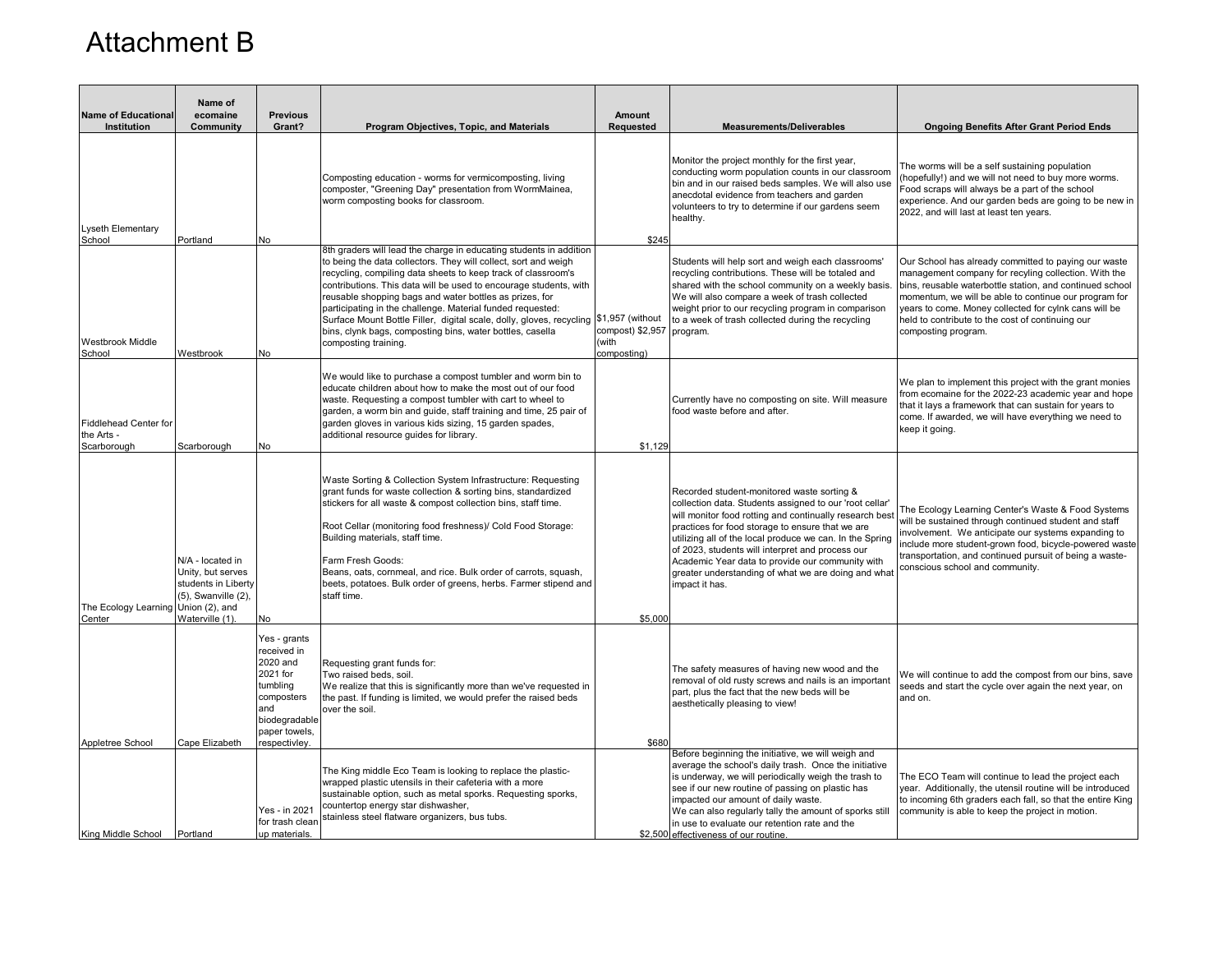|                      |      | Composting system devlopment and waste infastructure.<br>Materials: Stainless steel lidded stock pots, composting service |            |                                                    |                                                           |
|----------------------|------|---------------------------------------------------------------------------------------------------------------------------|------------|----------------------------------------------------|-----------------------------------------------------------|
|                      |      | Garbage to Garden, books for education,                                                                                   |            | A pre and post program survey will be conducted on |                                                           |
|                      |      | concrete pads for two dumpsters (1.5 cubic yards of concrete,                                                             |            | recycling awareness and practices in the fall and  | The purchase of the materials requested in the grant will |
|                      |      | delivery, forms and labor.)                                                                                               |            | spring. A trash audit will be conducted by the     | help us to keep recycling/composting running costs in     |
|                      |      |                                                                                                                           |            | recycling team in the fall and spring to evaluate  | the budget bevond the 2022-23 academic year.              |
|                      |      |                                                                                                                           |            | effectiveness of new systems and practices.        |                                                           |
| Fiddlehead School of |      |                                                                                                                           |            |                                                    |                                                           |
| Arts and Sciences    | Grav |                                                                                                                           | \$2.044.70 |                                                    |                                                           |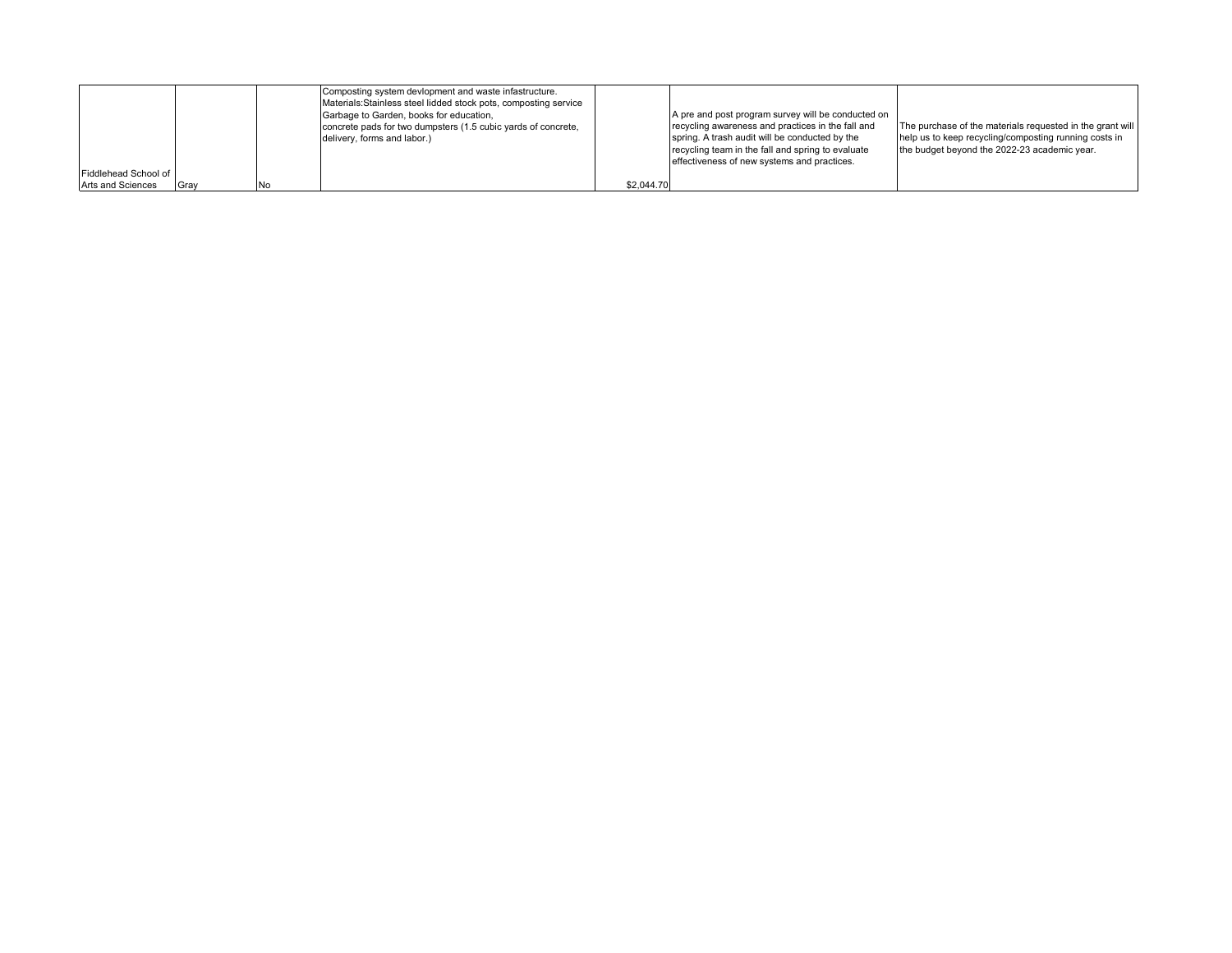#### **Attachment C – Manager's Report**

#### **P.R. & Community Outreach…**

- **eco-Excellence Award** videos have finished shooting for presentation at the FY22 Annual Meeting, and we are expecting the draft version soon.
- Aurora Milton of Cape Elizabeth High School won ecomaine's annual **Upcycle Challenge** for her design of 1990s-style pants made from old curtains and scrap fabric, which was collected at Cape Elizabeth's swap shop. She won more than 60% of the total public vote (see chart below).



- Through April 2022, we reached **69,808 people** through educational outreach. **This is an all-time high!**
	- o FY21 at this point was 26,645. FY20 was 51,895. (Please see charts for more details.)

**Media Mentions** (9 in April; 138 total in FY22…plus 180+ reprints of AP WTE article in July '21)

[RSU 13 afterschool program named as finalist in 2022 Upcycle Challenge](https://www.penbaypilot.com/article/rsu-13-afterschool-program-named-finalist-2022-upcycle-challenge/159250) (Penobscot Bay Pilot)

Community News – [Upcycle Challenge finalists identified](https://www.pressherald.com/2022/04/20/community-news-upcycle-challenge-finalists-identified/) (South Portland Sentry)

[ecomaine announces Finalists for 2022 Upcycle Challenge](https://wasteadvantagemag.com/ecomaine-announces-finalists-for-2022-upcycle-challenge/) (Waste Advantage)

[Brunswick's move to ecomaine](https://newspaper.pressherald.com/infinity/article_popover_share.aspx?guid=58fed307-1030-409a-a9f3-6a7a4fc0200b) (Times Record)

[Celebrating Earth Month](https://usmfreepress.org/2022/04/26/celebrating-earth-month/) (USM Free Press)

Our Sustainable City – [Celebrate Earth Month in South Portland](https://www.pressherald.com/2022/04/14/our-sustainable-city-celebrate-earth-month-in-south-portland/) (South Portland Sentry)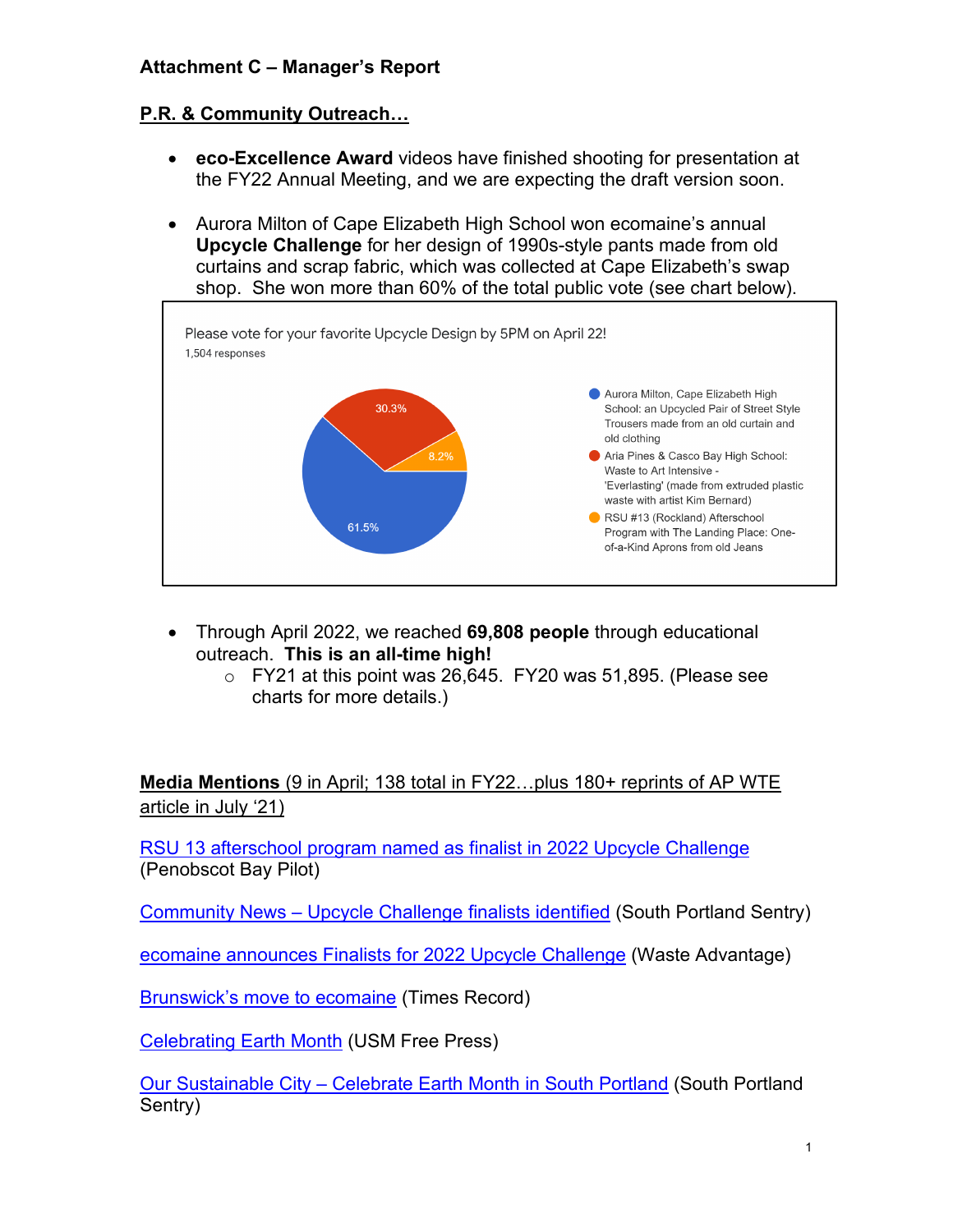#### **Attachment C – Manager's Report**

[News from Augusta: Celebrating Progress this Earth Day](https://www.gorhamtimes.com/news-from-augusta-celebrating-progress-this-earth-day/) (Gorham Times)

[Living in Vacationland: 10 events happening near you this weekend](https://spectrumlocalnews.com/me/maine/news/2022/04/14/events-happening-near-you-april-15-17-) (Spectrum News)

[Community Calendar: April 8-18](https://www.pressherald.com/2022/04/04/community-calendar-april-8-18/) (The Forecaster)

[Community Calendar: April 29-May 7](https://www.pressherald.com/2022/04/25/community-calendar-april-29-may-7/) (The Forecaster)

#### **Online & Social Media Metrics…**

#### **Recyclopedia:**

- In April, the Recyclopedia saw **52,774** items searched. This is increased from **10,286** in April 2021. The total number of items searched over the lifespan of the database is 890,907.
- The widget on web pages was viewed **467,716** times in April on ecomaine's site and others who have embedded it.
- Total app downloads to date stand at 5,133 (an increase of 23 in April.)
- The top 10 searches are: Styrofoam, mattresses, baby bottles, plastic bags, glass olive oil bottles, milk cartons, electronic waste, fiber berry containers, gasoline cans, and large plastic totes.

#### **ecomaine.org:**

- Total April web traffic was up 8% compared to March; compared to April 2021, this is down 30%.
- Total Page views decreased 3% from March to April; this is down 36% from March 2021. *(The year-over-year decreases for April '22 appear to be due to significant voting interest in 2021's Upcycle Challenge)*

#### **Social Media Stats:**

- **Facebook:**
	- $\circ$  Gained 37 new followers in April (3,446 total)
	- $\circ$  Our top post, with a reach of 3,259 users, was an image of a worker cutting out tanglers from stars in the Recycling facility with a plug for the Recyclopedia.
	- o Our average post reach was 517 users in April.
- **Instagram:** We had 22 Instagram posts in April, which had a reach of 5,410. We gained 18 new followers for a total of 2,357.
- **Twitter:** We gained 2 Twitter followers for 971 in March, and ecomaine earned 4,289 tweet impressions.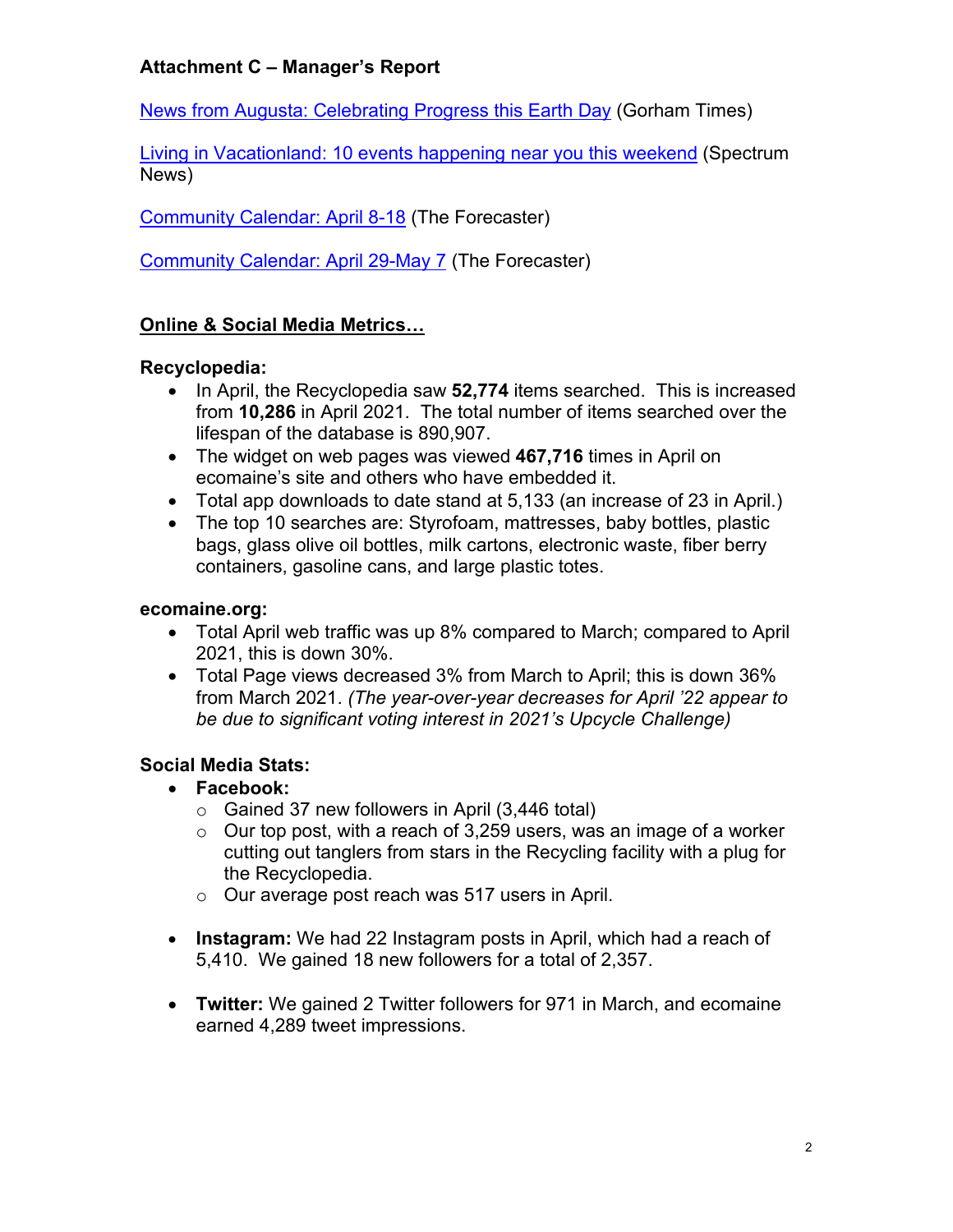## FY22 ecomaine Outreach Summary

|                              | FY22 YTD | FY21 YTD | FY20 YTD | <b>FY22 GOAL</b> |
|------------------------------|----------|----------|----------|------------------|
| <b>Facility Tours</b>        | 208      | 22       | 843      | 1,000            |
| <b>Virtual Tours</b>         | 789      | 1,516    | 4,701    | 3,000            |
| Presentations                | 7,523    | 265      | 3,297    | 3,000            |
| <b>Virtual Presentations</b> | 3,581    | 2,541    | 1,118    | 1,500            |
| Events/Tabling/Other         | 57,707   | 18,629   | 40,818   | 44,500           |
| <b>Virtual Events/Other</b>  |          | 3,672    | 1,118    | 2,500            |
| <b>TOTAL OUTREACH</b>        | 69,808   | 26,645   | 51,895   | 55,500           |
|                              |          |          |          |                  |